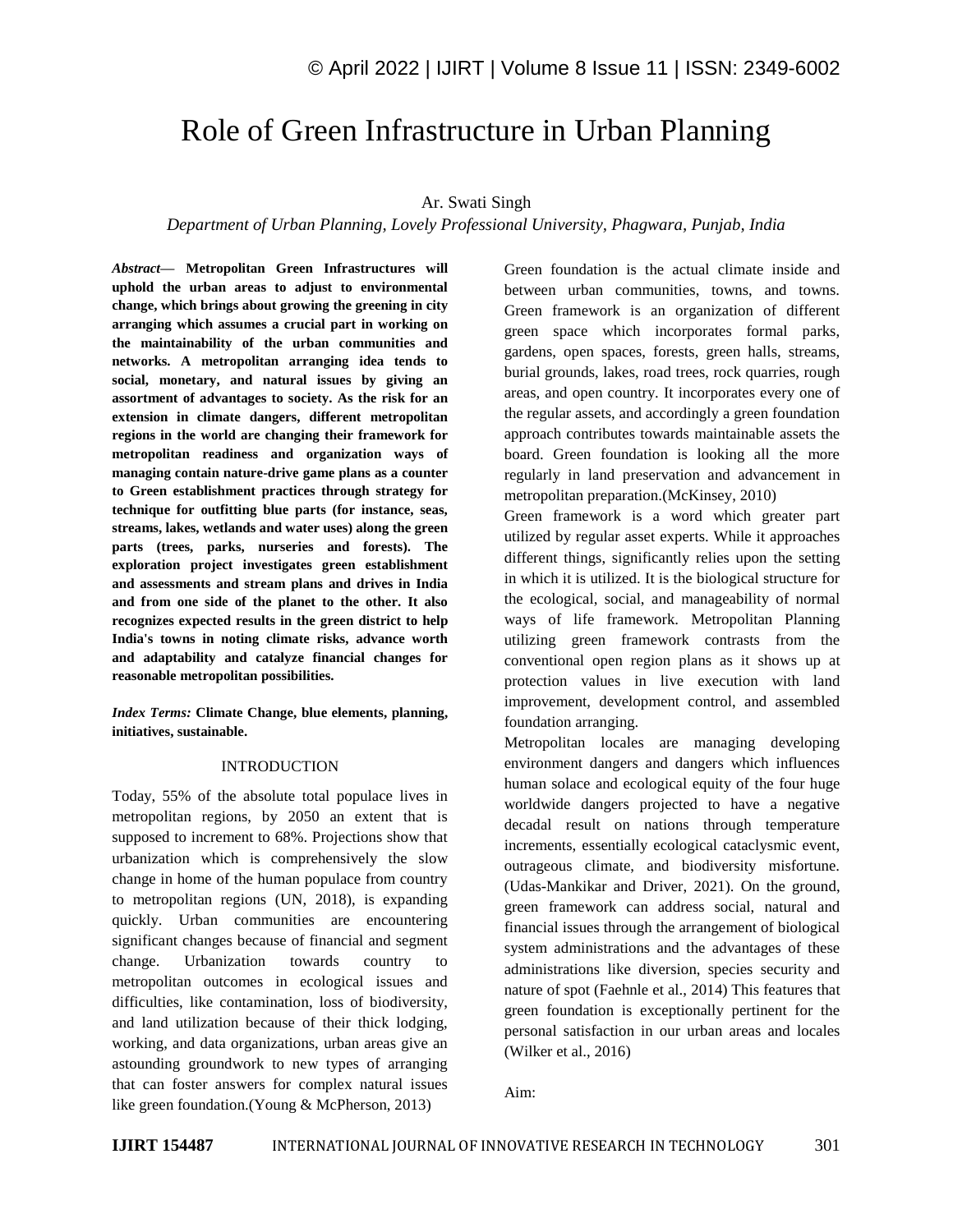"To understand the green infrastructure and its significance in an urban planning."

Objective:

- To understand the concept of green infrastructure in urban planning.
- Inspecting the meaning of the green foundation in various urban areas through contextual analyses.
- To recognize how various urban communities have embrace the idea of green foundation for metropolitan preparation.

# What stands as Green Infrastructure?

Webster's New World Dictionary characterizes an Infrastructure as the base or basic establishment, especially the essential establishments and offices on which the continuation and development of a local area depend. (Alexander, 2007) Most individuals consider foundations is just dark framework which incorporates streets, utility lines, sewers, medical clinics, schools, and jails as friendly framework. These all are additionally alluded to as assembled foundation. Green foundation is a characteristic ways of life emotionally supportive network an interconnected organization of streams, wetlands, forests, verdure territories, and different normal regions, scenic routes, parks, and different preservation lands, running homesteads, farms, and backwoods; and wild and different open regions that guide neighborhood species, keep regular biological cycles, keep up with air and water sources and make commitments to the wellness and acceptable of ways of life for individuals. (Benedict and McMahon, 2002) Green foundations parts be comprised of numerous normal environments and scene works that make up an arrangement of centers and connections.

Green infrastructure has establishes in putting forth plans and protection attempts that started one hundred fifty years prior and it incorporates:

• The connecting of various green regions and parks to serve individuals and local area.

• The connecting of regular locales to further develop biodiversity and counter nature surrounding fracture.

Green Infrastructure is an incorporated arrangement of destinations - as delicate environments, retail outlets or schools and so forth Centers as modest communities, state diversion parks and so forth furthermore, Links - as waterway passage, rail-trail, trail along a finished street and so on as shown in [Figure 1](#page-1-0)



<span id="page-1-0"></span>Figure 1 Green infrastructure within and between cities (Source: Maryland DNR, 2017)

Consequences of Haphazard Development:

Loss of Natural areas- Developing land for any use of built-up area it reduces the number of natural areas. Also, haphazard development of human settlements reduces the number of natural areas on surroundings of cities.

Fracture of Natural regions As we convert land, we partition lands into more modest and more disengaged patches of open space and empty plots, which extraordinarily changes the manner by which normal frameworks work. Discontinuity of regular regions lessens the quantity of variety of normal plant and creature species.

Debasement of water assets Developing wetlands and riparian zones decreases their capability to control floods, trap residue, channel poisons and additional supplements, and guide widely varied vegetation and plant species, and it compromises the wellbeing of the climate

Loss of free normal administrations Natural frameworks offer significant types of assistance, for example, flood control, stormwater the executives and the filtration of poisons. The deficiency of regular frameworks builds the gamble of flooding and cataclysmic events. This, thusly, costs networks billions in moderation endeavors and in catastrophe alleviation and recuperation.

Inflated expenses of public administrations Haphazard improvement regularly expands the expense of public administrations by requiring gigantic interests in new streets, sewers, schools and other public framework.

Definition:

Green framework is a term ordinarily alluding to an interconnected and multifunctional green space framework. Green framework implies different for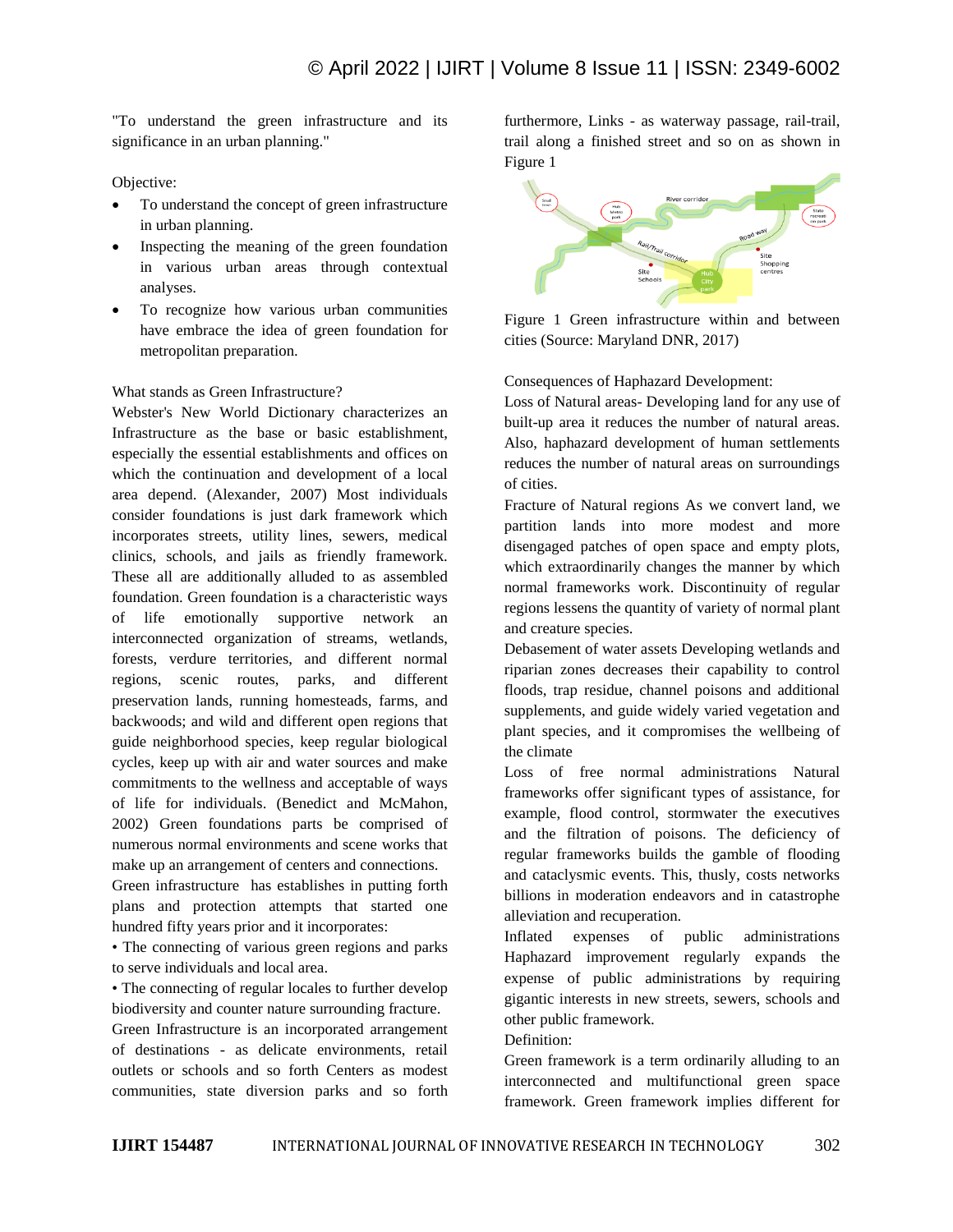various individuals there are no definitions accessible with the importance to green foundation:

As indicated by the United States ecological arranging office: green framework is a savvy, strong method for dealing with the wet weather conditions impact that gives numerous other local area benefits. It lessens and endlessly treats stormwater at its source while conveying ecological, social, and monetary advantages. (EPA, 2017)

As indicated by EEA (European climate organization): green foundation is an idea of tending to the availability of biological systems, their insurance, and their arrangement of environment administrations while additionally addressing the relief and transformation to environment change.(EEA, 2021)

As indicated by EC (European commission), green framework tends to the spatial design of normal and semi-regular regions and other ecological highlights that empower residents to profit from its various administrations.

As per the Conservation Fund association, green framework is an arranged and overseen organization of normal terrains, scenes, and other open spaces that ration biological system values and capacity and advantage the human populace.(*Green Infrastructure Resources | The Conservation Fund*, 2006)

Understanding the significance of Green Infrastructure:

Health: Green infrastructure improves natural environment and reduces harmful substances and conditions, and provides an opportunity for recreation and physical activity, improves safety, promotes community identity and a feel of well-being, and

provides financial benefits for both community and household levels. these benefits are all known for directly or indirectly benefit for public health.(Wilker et al., 2016)

Environmental: Green infrastructure instalments affects the physical environment by reducing hard surfaces and developing natural habitat and porous surfaces. Natural surfaces grows stormwater infiltration and storage capacity which results slowing and decreasing stormwater runoff and discharges related to pollutant loading, flooding, combined sewer overflow, and erosion.(EPA, 2017)

Economic: Green infrastructure costs much less than Gray infrastructure also decreases municipal water usage and cooling costs. At the individual household level, this could result in increases in available income by preventative healthcare, healthy foods, and adequate housing,. At the community level, this could reduce unemployment and promote economic growth.(Sturiale & Scuderi, 2019)

Social: Green infrastructure can also positively result social determinants of health, such as recreation and physical activity, social capital, and crime. The natural habitat and green space provided by green infrastructure create places for entertainment (e.g., bird and wildlife viewing and physical activity) and improve social capital.(Udas-Mankikar & Driver, 2021)

Land regeneration: the land which has been neglected in and around the urban area which is vacant can be utilized by developing green infrastructure.

Improved air quality: green infrastructure reduces the co2, thus reducing co2 composition in the air making it less harmful and thus improving air quality.(Cole et al., 2017)



Figure 2 Green infrastructure and its benefits source (EPA, 2017)Case study: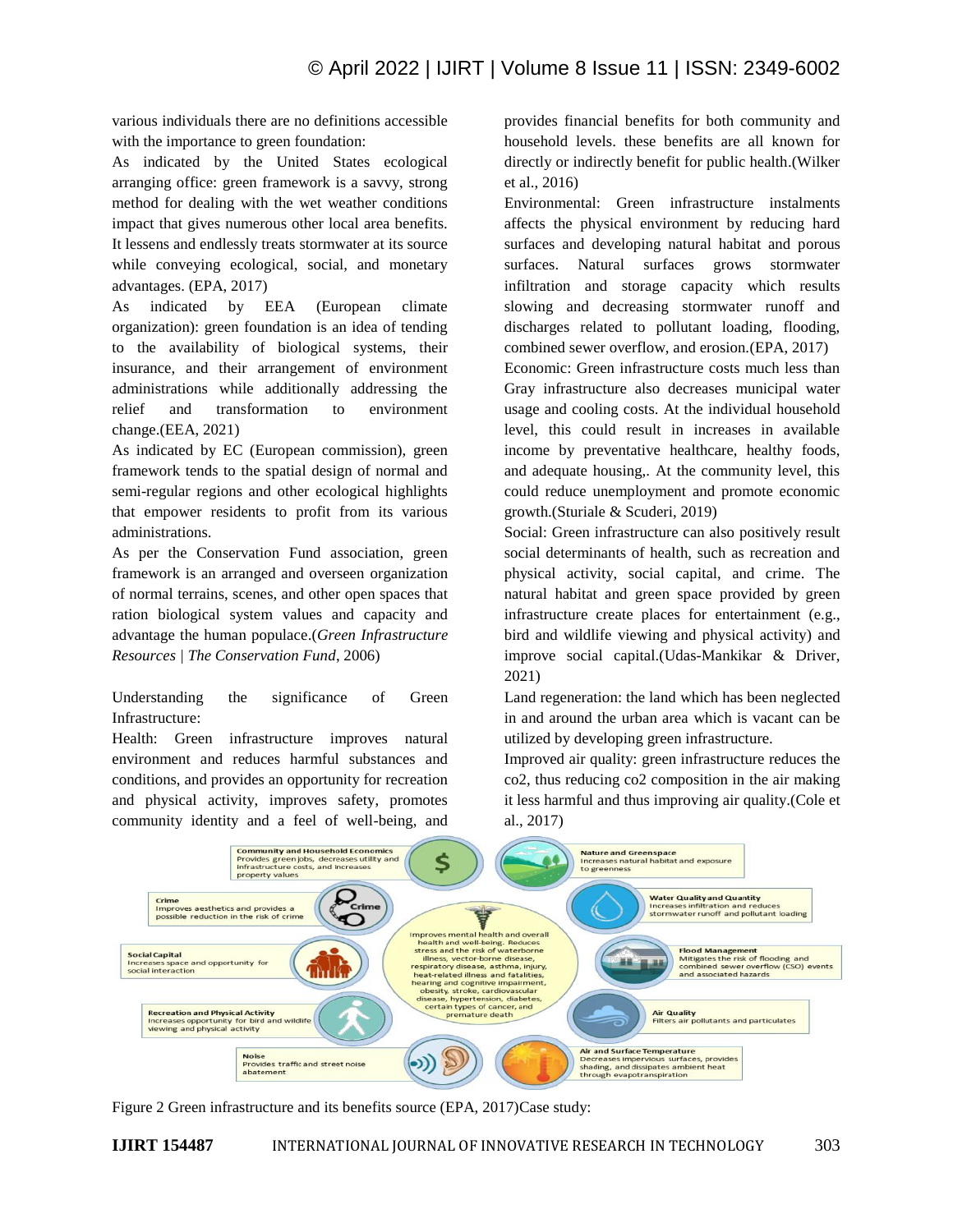# © April 2022 | IJIRT | Volume 8 Issue 11 | ISSN: 2349-6002

Case study:

## Chandigarh

Chandigarh is a city, district and union territory in India. Chandigarh covers more then 35% of its geographical area under forests, parks, and tree cover, which makes it one of the greenest cities of India. It is the one of the planned cities of India Chandigarh has covers a geographical area of a 140 sq. km, and total population of 10,54,586 according to the 2011 census, and a density of around 7,912 person per km. The per capita availability of green place is around fifty-five sq.m, and the wide variety of the green areas in terms of green belt parks gardens are around 1400, maintained by the Municipal Corporation of the City. One of the major regions of the city is the leisure Valley, running from the north-eastern top to the south-western end through the city. It is an eight Km lengthy linear park, rose garden, hibiscus garden, bougainvillea garden, shanti kunj, a garden of annuals, fitness track, terrace garden, a garden of fragrance, a garden of herbs & shrubs, champa park, topiary park, botanical garden, etc. form part of this inexperienced belt combining to the ecology of the City Chandigarh is developed with sustainable city environment proposals and techniques such as urban greening. Urban parks and open spaces; afforestation of degraded wastelands greenery in public institutions and public open access land people's nurseries or homestead plantation and agroforestry. Greening residential colonies greenbelts alongside roads and parks. The municipal corporation of Chandigarh has the coverage to expand at maximum one garden green belt every year in all sector of the region.



Figure 2 Perspective plan of Chandigarh, 2031(*City Development Plan*, 2006)

### Gandhinagar

Gandhinagar is one of the cities, that are established, with the integration of urban greenery in their Master plan. It is a capital of Gujarat state is around fiftyseven sq. km green area of the city was 57.13% of the whole region accounting to a neighbourhood of 32.56sq.km, by the year 2005. whereas the population of the city was around 2 lakhs in 2001 and per capita green space available be over the city 160 sq.m per person. Gandhinagarhas provision for parks and playgrounds at zonal level, and recreational zone was proposed on the riverfront Gandhinagar is a plain

terrain with no significant presence of hilly features or water bodies, except the features Sabarmati Gandhinagar has no natural forests. However, there are many pockets especially forests particularly in the valley areas on the river with dense green foliage studded with innumerable trees, for instance, Indroda Park. the foremost necessary is that the intent define within the vision statement of the event arrange focuses on promoting a vibrant Gandhinagar that inherently possesses green city qualities. so lays more stress on green infrastructure within the development initiatives (GUDA, 2004).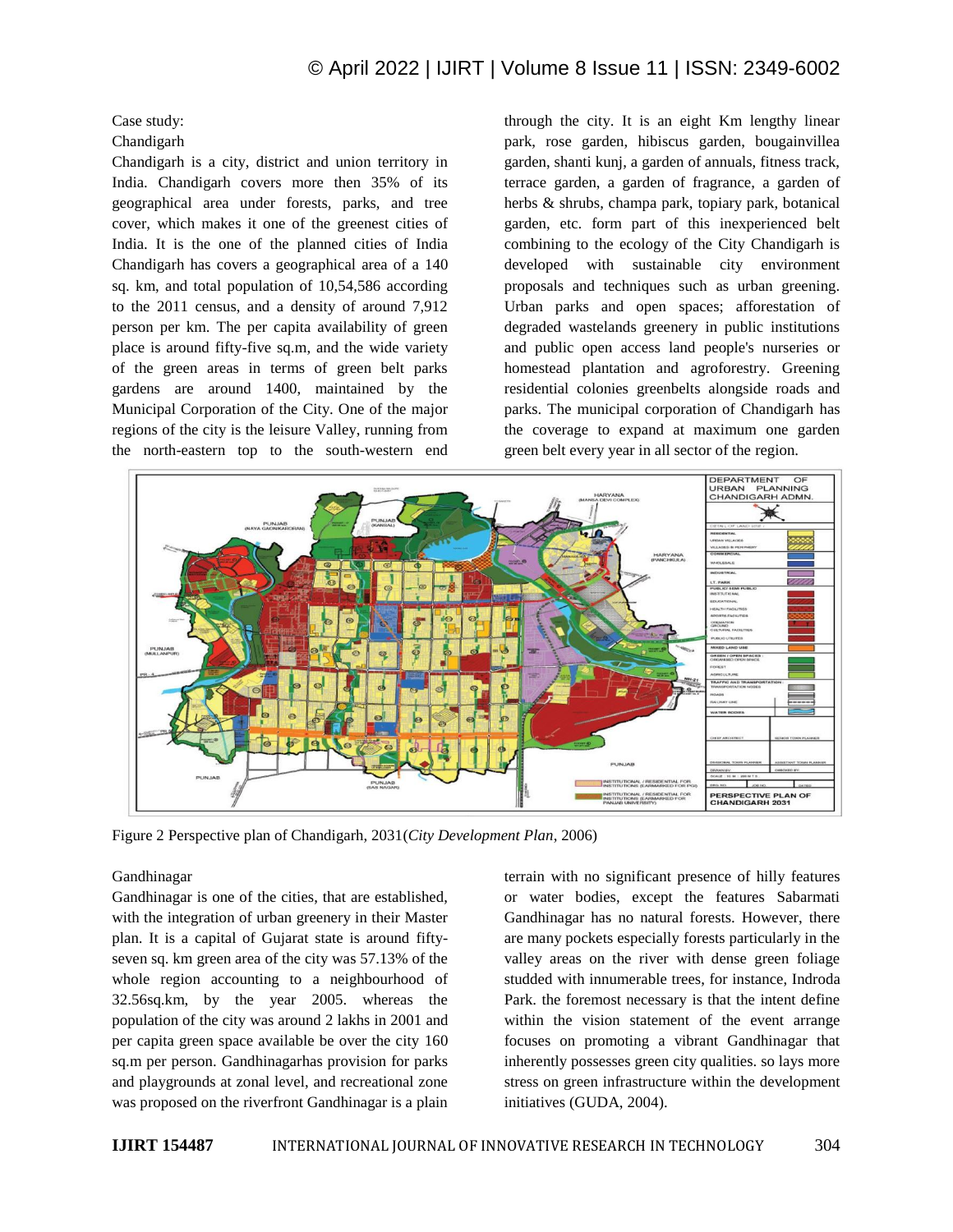

Figure 3 Gandhinagar development plan

New York:

New York become one of the first cities to cross the ten million mark in terms of populace in the 1950's. Currently NY is one of the densely populated cities in the world. One of the most important demanding situations the city facing is Sewage overflow problem, for which one of the most extensive programs is being executed in terms of funding in USA for green infrastructure.The first green infrastructure plan came on 2010. Which set forth a series of opportunities and initiatives to change the way the stormwater is managed. Currently New. York, like other olden urban centers, have a single pipe to carry stormwater and wastewater; therefore, during heavy storms, the systems can exceed its capacity, and this water is discharged into New York harborin order to prevent treatment plans from being compromised

To resolve the problem, the cityhave to produce more blue belts, green streets, requiring green parking lots, incentivizing green roofs. The green infrastructure plan of New York was made keeping in mind two primary goals of improved water quality and a more sustainable and liveable city.

By providing green infrastructure and examine its effectiveness to supplement the present situation, the New York State Department of Environment Conservation (DEC) finalized a settlement that contains an iterative and adaptive management approach, which allows the city to reach the goals set

forth by NYC green infrastructure plan. The NYC green infrastructure has four major components which are:

- Build cost-effective grey infrastructure
- Optimize the existing wastewater system
- Control runoff from 10% of an impervious surface through green infrastructure.
- Engage and enlist stakeholders

Green infrastructure reduces costs of combined sewer overflowand provides much quality of life and environmental benefits by improving air quality, increasing shading, and increasing property rates and streetscapes by 2030. It is estimated that New York receives additional benefits such as reduced energy bills, increased property values, and health benefits.

| City       | Chandigarh    | Gandhinagar     | New York           |
|------------|---------------|-----------------|--------------------|
| Population | 10.6          | 2.92lakhs(2011) | 84.2lakhs(2019)    |
|            | lakhs(2011)   |                 |                    |
| Area       | 114 Sq.Km.    | 48 Sq.Km.       | 780 Sq.Km.         |
| Percentage | 35% of its    | 57.13% of its   | 27% of its total   |
| of Green   | total area    | total area      | area covered by    |
| area       | covered by    | covered<br>by   | forest and tree    |
|            | forest and    | forest and tree | covers             |
|            | tree covers   | covers          |                    |
| Per capita | Per capita    | Per capita      | Per capita         |
| green area | availability  | availability of | availability<br>of |
|            | of green      | green spaces    | green spaces 44    |
|            | spaces 55     | 160             | sq.m/person        |
|            | sq.m/person   | sq.m/person     |                    |
| Outcomes   | They are      | Developed       | To prevent the     |
|            | taking care   | riverside as a  | city from wet      |
|            | of plants and | recreational    | weather<br>they    |
|            | water bodies  | and<br>space    | propose<br>more    |

| Comparative analysis: |  |  |
|-----------------------|--|--|
|                       |  |  |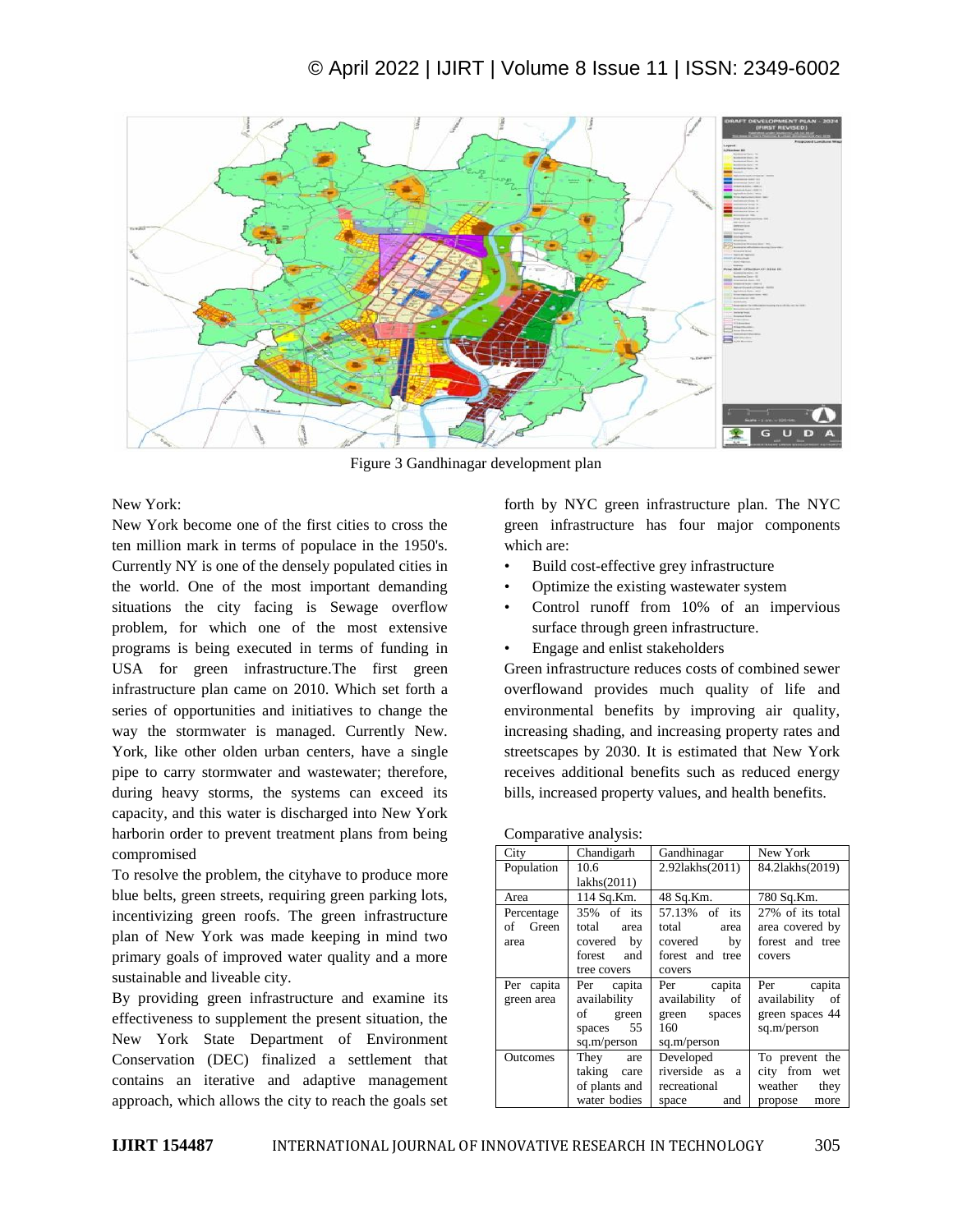|                   | which have<br>been<br>also<br>carefully<br>planned.<br>They<br>developed<br>streams and<br>lakeside to<br>maintain<br>green spaces<br>within the<br>city. | prevent green<br>area along the<br>river.<br>Also proposed<br>greenways and<br>central vista<br>project connect<br>to different<br>green spaces. | green<br>space<br>along roads,<br>parking spaces,<br>and green roofs<br>by decreasing<br>grey spaces. |
|-------------------|-----------------------------------------------------------------------------------------------------------------------------------------------------------|--------------------------------------------------------------------------------------------------------------------------------------------------|-------------------------------------------------------------------------------------------------------|
| <b>Inferences</b> | They have<br>focused on<br>the green<br><b>belt</b><br>rejuvenation<br>along with<br>development<br>existing<br>water<br>bodies.                          | They<br>are<br>focusing on the<br>connection<br>of<br>green<br>spaces<br>along major<br>roads<br>and<br>arenas.                                  | They<br>have<br>utilized<br>green<br>spaces to tackle<br>the issues of<br>wet weather.                |

### **CONCLUSION**

Urban environment with green infrastructure to counter urban challenges and act as a decisive step towards future sustainability. Case studies show that green infrastructure can be planned based on the analysis of the urban areas and by identifying its potential within the existing developed urban areas.Each city has its unique challenges and barriers and to overcome these challenges Green growth strategies are required to take actions accordingly.

70% of India 2030 is yet to be built and there is an ample amount of potential, opportunity and moreover the need to develop green infrastructure. This is the way to plan cities with ecological balance. Green infrastructure in urban planning provides blue print for conserving the cities and it can create a framework for future growth which also ensure that resources will be preserved for future generations. The green infrastructure plan can organize growth and regulate cities expansion within a framework of expanded conservation and open space lands.

As the climate change is hitting the life of the humans, several cities globally altered their planning and design approach to more of nature-driven solution, including blue-green infrastructure more than the grey-engineered infrastructure.

This study, as discussed above, have attempted to discuss the policies which incorporate the green infrastructure in their planning. India, still needs encompassing plan that accepts that stability of cities, economically and socially, depends on the

environment of the city, in a way "quality of life". So, the green infrastructure needs to be planned mindfully and sensibly for the sustainable future of cities.

### REFERENCE

- [1] Alexander, D. (2007). Green Infrastructure, Linking Landscapes and Communities Mark A. Benedict, Edward T. Mc-Mahon . Green Infrastructure, Linking Landscapes and Communities. Island Press. Washington, D.C. 299 paper. 2006. ISBN: 1-55963-558-4. *Natural Areas Journal*, *27*(3), 282–283. https:// doi.org/10.3375/0885- 8608(2007)27[282:gillac]2.0.co;2
- [2] Benedict, M. A., & McMahon, E. T. (2002). Smart Conservation for the 21st Century. *Green Infrastructure*, *20*, 12–17. https://www. merseyforest.org.uk/files/documents/1365/2002+ Green+Infrastructure+Smart+Conservation+for+ the+21st+Century..pdf
- [3] *City Development Plan*. (2006). *July*, 195. http://jnnurm.nic.in/wp-content/uploads/2010 /12/CDP\_Delhi.pdf
- [4] Cole, L. B., McPhearson, T., Herzog, C. P., & c, A. (2017). Green infrastructure. *Urban Environmental Education Review*, 270–261. https://doi.org/10.5822/978-1-61091-693-6\_1
- [5] EEA. (2021). *Reflecting on green growth* (Issue 11).
- [6] EPA. (2017). Healthy Benefits of Green Infrastructure in Communities. *United States Environmental Protection Agency*, 1–2. https://www.epa.gov/sites/production/files/2017- 11/documents/greeninfrastructure\_healthy\_com munities factsheet.pdf
- [7] Faehnle, M., Bäcklund, P., Tyrväinen, L., Niemelä, J., & Yli-Pelkonen, V. (2014). How can residents' experiences inform planning of urban green infrastructure? Case Finland. *Landscape and Urban Planning*, *130*(1), 171– 183. https://doi.org/10.1016/j.landurbplan.2014. 07.012
- [8] *Green Infrastructure Resources | The Conservation Fund*. (2006). https://www. conservationfund.org/our-work/citiesprogram/resources/green-infrastructure-resources
- [9] McKinsey. (2010). *India's urban awakening: Building inclusive cities, sustaining economic*